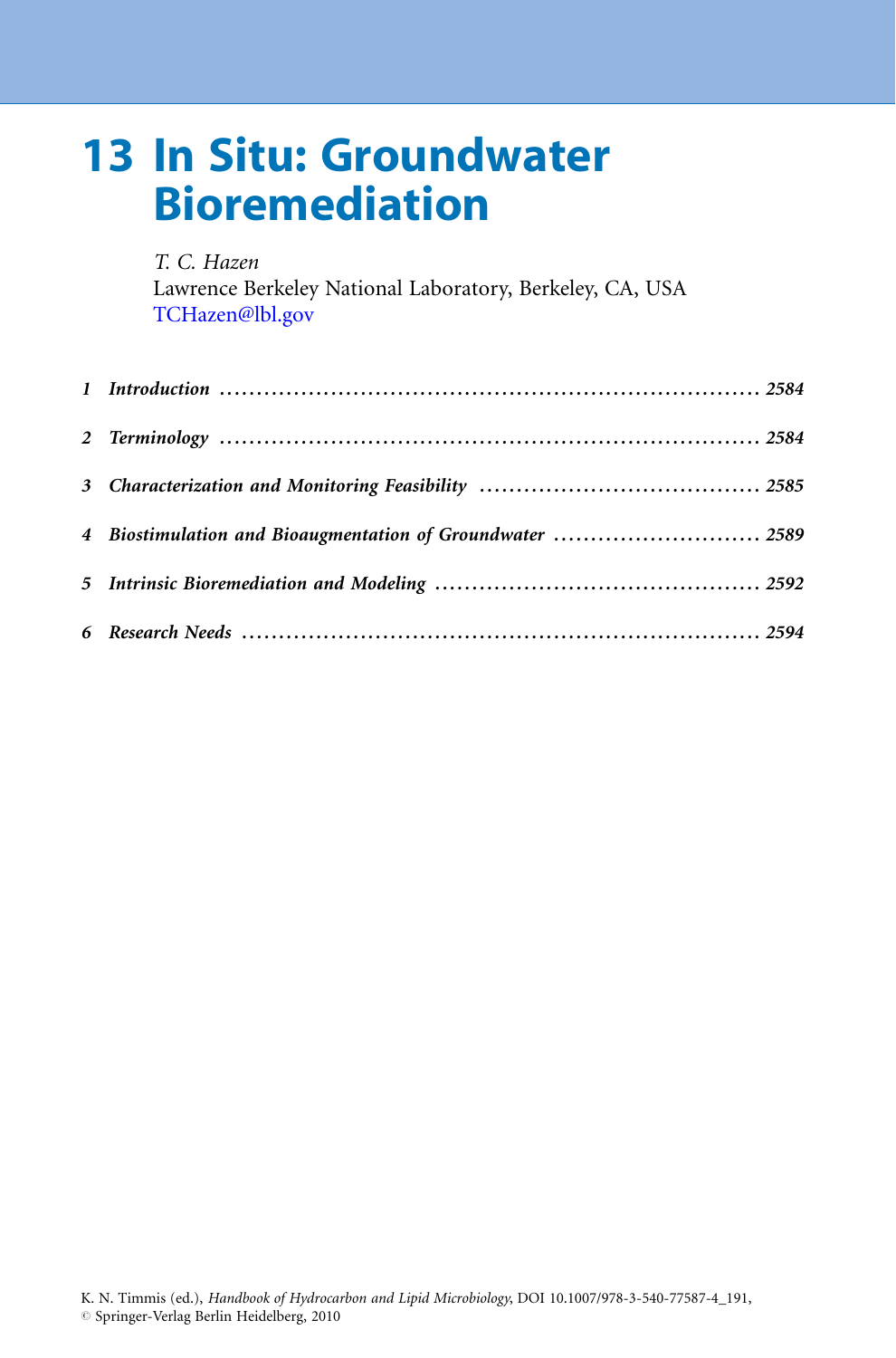Abstract: In situ groundwater bioremediation of hydrocarbons has been used for more than 40 years. Most strategies involve biostimulation; however, recently bioaugmentation have been used for dehalorespiration. Aquifer and contaminant profiles are critical to determining the feasibility and strategy for in situ groundwater bioremediation. Hydraulic conductivity and redox conditions, including concentrations of terminal electron acceptors are critical to determine the feasibility and strategy for potential bioremediation applications. Conceptual models followed by characterization and subsequent numerical models are critical for efficient and cost effective bioremediation. Critical research needs in this area include better modeling and integration of remediation strategies with natural attenuation.

## 1 Introduction

A patent for in situ bioremediation of groundwater contaminated with gasoline by stimulating indigenous bacteria via nutrient injection into the terrestrial subsurface was issued to Dick Raymond in 1974 (US Patent 3,846,290). He successfully demonstrated this technology and began commercial applications in 1972 (Raymond et al., [1977\)](#page-13-0). Clearly in situ groundwater bioremediation has been used successfully for more than 50 years and much is understood about where it is applicable, especially for petroleum contaminants. The really new bioremediation applications that have been done in the last 20 years are in the area of solvent, PAH, PCB, dioxin, MTBE, and metals. Bioremediation has been around for a long time, only its application breadth in terms of types of contaminants and environments has increased in the last 20 years. This explosive proliferation of new applications and environments in the last 20 years, especially by companies trying to establish themselves with a proprietary edge, has lead to a large number of terms, many of which are highly redundant, in what they try to uniquely describe. Also, the bioremediation field applications that have been reported, frequently lack comprehensive field data, especially in the terrestrial subsurface. Though bioremediation has been used at a large number of sites these applications were nearly all done by companies trying to do the study for (1) clients, who usually wanted to remain confidential, (2) the least possible cost to the client and the vendor, and (3) protecting the vendors proprietary edge for their product. This has lead to a paucity of peer-reviewed data, miss application of terminology, and confusion as to what some terms mean. More importantly it has also lead to many ''failures'' of in situ groundwater bioremediation due to a lack of fundamental understanding of requirements, and limitations, in terms of hydrology, geology, and biogeochemistry at various scales.

## 2 Terminology

Biological Treatment – Any treatment process that involves organisms or their products, e.g., enzymes.

Biotransformation  $- A$  biological treatment process that involves changing the contaminant, e.g., valence states of metals, chemical structure, etc.

Intrinsic Bioremediation – Unmanipulated, unstimulated, unenhanced biological remediation of an environment; i.e., biological natural attenuation of contaminants in the environment.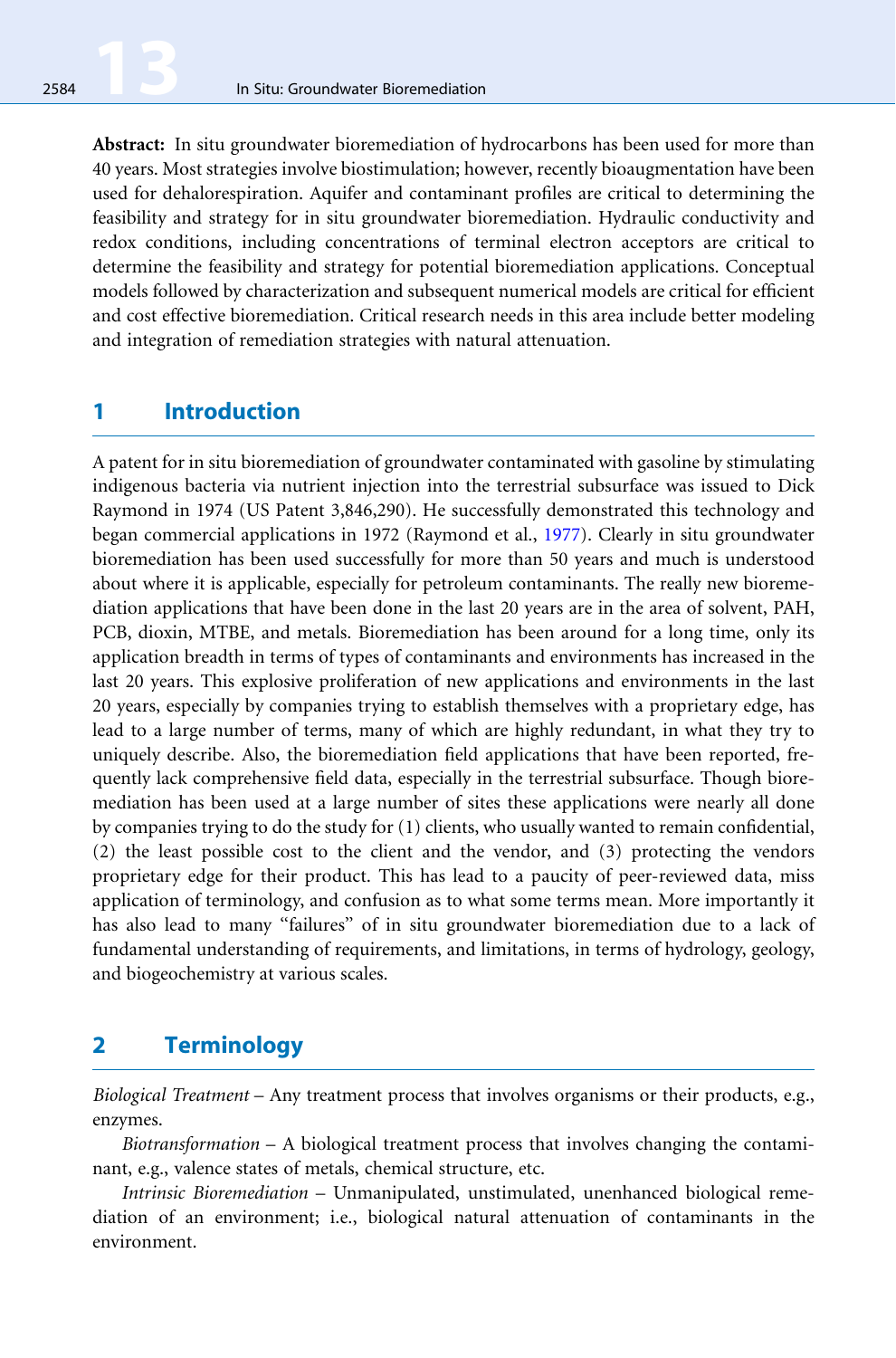Engineered Bioremediation – Any type of manipulated or stimulated or enhanced biological remediation of an environment.

Biostimulation – The addition of organic or inorganic compounds to cause indigenous organisms to effect remediation of the environment, e.g., fertilizer.

Bioaugmentation – The addition of organisms to effect remediation of the environment, e.g., contaminant-degrading bacteria injection into an aquifer.

Biosparging – Injection of air or specific gases below ground, usually into saturated sediments (aquifer material) to increase biological rates of remediation.

Bioslurping – This treatment combines soil vapor extraction with removal of light nonaqueous phase liquid contaminants from the surface of the groundwater table, thereby enhancing biological treatment of the unsaturated zone and the groundwater, especially the capillary fringe zone where hydrocarbons tend to smear.

Biofilters – Normally used to refer to treatment of gases by passing through a support material containing organisms, e.g., soil, compost, trickle filter. Sometimes used to refer to treatment of groundwater via passage through a biologically active area in the subsurface.

Biocurtain – The process of creating a subsurface area of high biological activity to contain or remediate, usually in aquifer material.

Bioremoval – A biological treatment involving uptake of the contaminant from the environment by an organism or its agent.

Bioimmobilization – A biological treatment process that involves sequestering the contaminant in the environment. No biodegradation of the contaminant, e.g., metal bioreduction.

*Biomobilization*  $- A$  biological treatment process that involves making the contaminant more mobile in the environment. No biodegradation of the contaminant, but usually requires removal of the contaminant.

Permeable Reactive Barrier (PRBs) – are often referred to as iron filing walls, reactive barriers, funnel and gate systems, or passive treatment walls. They are constructed underground to intercept groundwater flows and to provide preferential flow paths through bioreactive materials, e.g., as groundwater moves through the bioreactive materials, contaminants are treated and transformed into harmless by-products.

## 3 Characterization and Monitoring Feasibility

The success of any bioremediation application will be highly dependent on the characterization and monitoring that is done before and during the field deployment. For any field remediation, the first step is to form a conceptual model of the contaminant plume in the environment and how that environment effects that plume. The uncertainties in this conceptual model provide the drivers for the characterization and monitoring needs. For example, characteristics of the aquifer will have a profound impact on the remediation strategy  $(\odot$  [Fig. 1](#page-3-0)). The largest part of the expense of any remediation project is the characterization and monitoring. Hydraulic conductivities can have a severe effect on your ability to deliver nutrients to the subsurface ( $\odot$  [Fig. 2](#page-4-0)) and can be the most limiting part of the environment. Fortunately, new advances in geophysics and hydraulic push technology (Geoprobe) has enabled us to characterize sites in a fraction of the time and cost. Once we have established the hydrology and basic geochemistry at the site and used that data to refine our conceptual model, a base line characterization of the microbiology is essential to establish that the right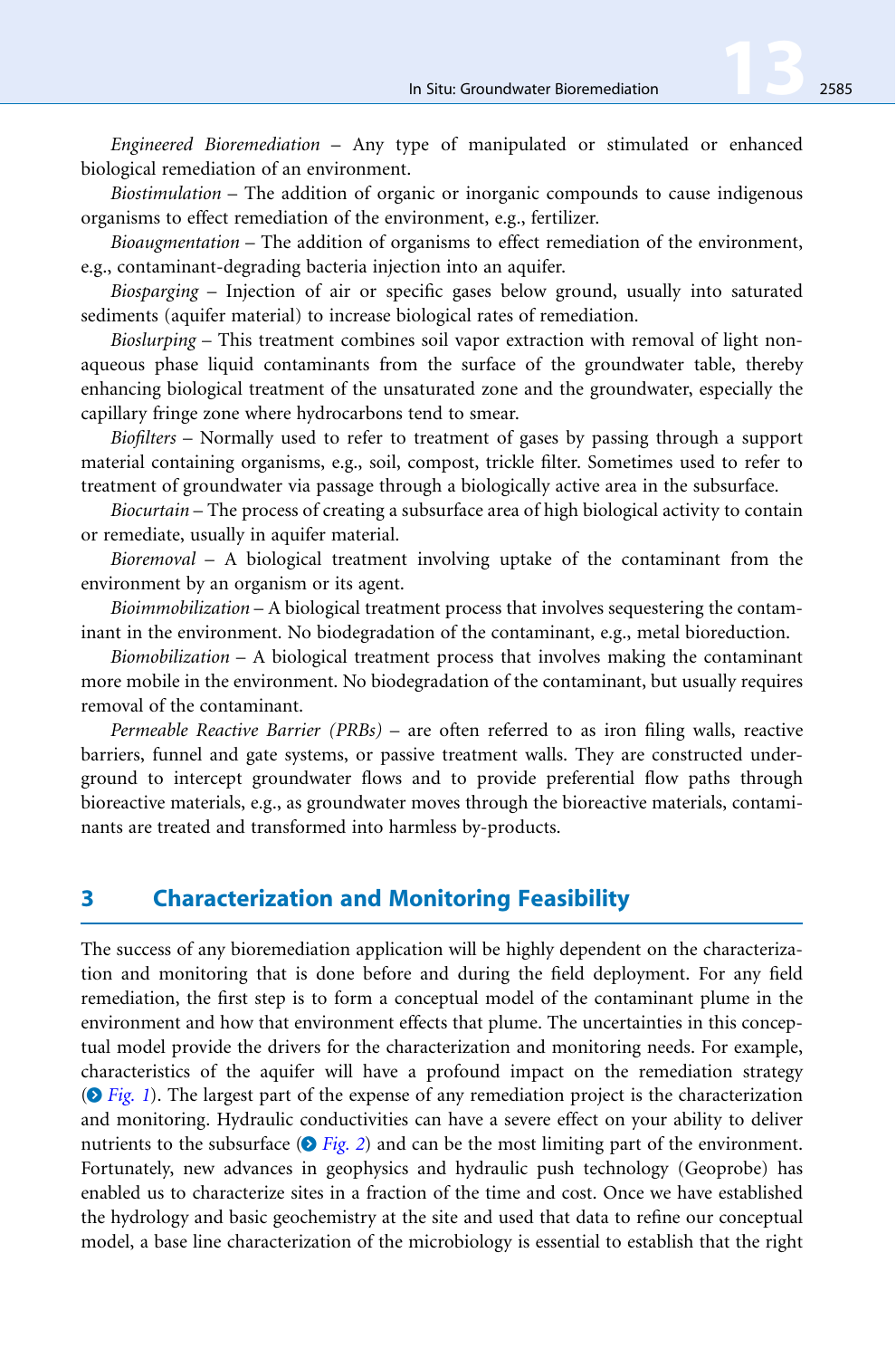<span id="page-3-0"></span>

| Aquifer profile                                     |                                            |  |  |
|-----------------------------------------------------|--------------------------------------------|--|--|
| Site characteristics                                | Impact on remediation program              |  |  |
| a) Soil type                                        | a) Level of difficulty                     |  |  |
| - Homogeniety                                       |                                            |  |  |
| - Permeability                                      |                                            |  |  |
| - Chemistry                                         |                                            |  |  |
| b) Aquifer type and use                             | b) Remediation goals, urgency,             |  |  |
| - Confined, perched                                 | level of difficulty, treatment strategy    |  |  |
| - Drinking water, agriculture, etc.                 |                                            |  |  |
| c) Groundwater flow                                 | c) Urgency                                 |  |  |
| d) Sustainable pumping rate                         | d) Duration                                |  |  |
| e) Water table location                             | e) Level of difficulty                     |  |  |
| - Current depth to water                            |                                            |  |  |
| - Depth to water                                    |                                            |  |  |
| - Water table fluctuation (seasonal                 |                                            |  |  |
| and extreme)                                        |                                            |  |  |
| f) Recharge                                         | f) Level of difficulty, treatment strategy |  |  |
| - Location                                          |                                            |  |  |
| Seasonal rainfall                                   |                                            |  |  |
| Contamination profile                               |                                            |  |  |
| a) Number and types (classes or specific compounds) | a) Treatment strategy, level of difficulty |  |  |
| b) Quantity                                         | b) Difficulty                              |  |  |
| c) Solubility                                       | c) Treatment strategy, level of difficulty |  |  |
| d) Volatility                                       | d) Treatment strategy                      |  |  |
| e) Biodegradability                                 | e) Treatment strategy                      |  |  |
| f) Toxicity                                         | f) Urgency, remediation goal               |  |  |

#### **D** Figure 1

Aquifer and contaminant characteristics.

microorganisms are present, that they can be stimulated, and that no undesirable reactions with the stimulants or daughter products from the stimulation will occur. This usually requires some treatability and soil compatibility studies and monitoring of microbial community structure and function to establish the base conditions prior to stimulation (Plaza et al., [2001](#page-13-0)). For example, some metals like arsenic actually increase solubility under the same redox potentials that precipitate Cr and U.  $\odot$  [Table 1](#page-5-0) provides an example list of the types of measurements that should be performed from either treatability slurries, soil columns or in situ sampling (Hazen, [1997](#page-12-0)). This data and the refined conceptual model provide the functional design criteria for the remediation and can be used to develop a numerical model to predict the remediation rates, stability, and legacy management needs, e.g., monitoring, especially if the remediation is an immobilization strategy.

Bioremediation strategies will be limited most by our ability to deliver the stimulus to the environment. The permeability of the formation must be sufficient to allow perfusion of the nutrients and/or microorganisms through the formation. The minimum average hydraulic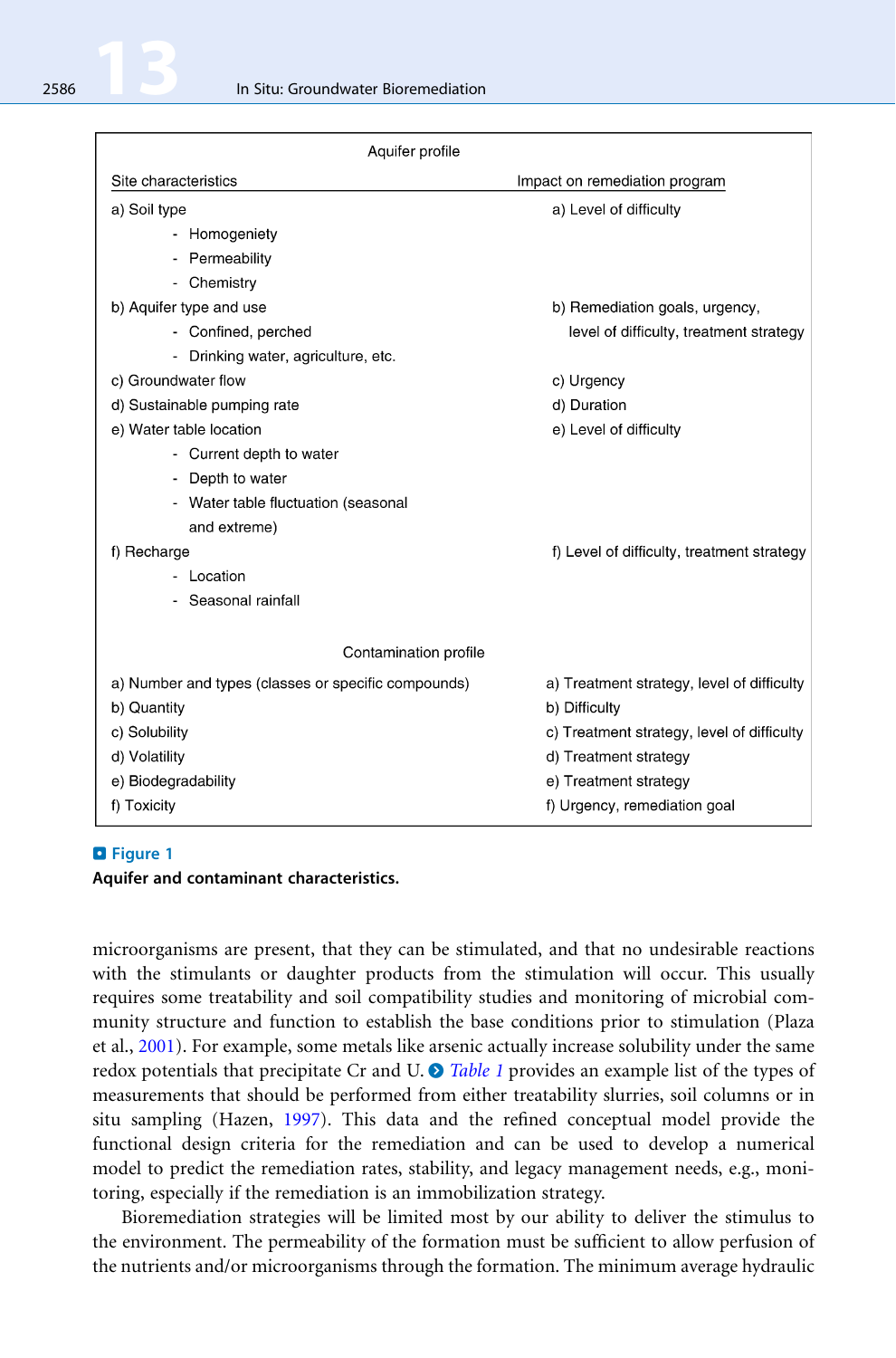<span id="page-4-0"></span>



conductivity for a formation is generally considered to be  $10^{-4}$  cm s<sup>-1</sup> (Thomas and Ward, [1989\)](#page-13-0). Additionally, the stimulants required must be compatible with the environment. For example, hydrogen peroxide is an excellent source of oxygen, but it can cause precipitation of metals in soils, and such dense microbial growth around the injection site that all soil pores are plugged. It is also toxic to bacteria at high concentrations, >100 ppm (Thomas and Ward, [1989](#page-13-0)). Ammonia also can be problematic, because it adsorbs rapidly to clays, causes pH changes in poorly buffered environments, and can cause clays to swell, decreasing permeability around the injection point. It is generally accepted that soil bacteria need a C:N:P ratio of 30:5:1 for unrestricted growth (Paul and Clark, [1989](#page-13-0)). The actual injection ratio used is usually slightly higher (a ratio of 100:10:2) (Litchfield, [1993\)](#page-13-0), since these nutrients must be bioavailable, a condition that is much more difficult to measure and control in the terrestrial subsurface. It may also be necessary to remove light nonaqueous phase liquid (LNAPL) contaminants that are floating on the water table or smearing the capillary fringe zone, hence bioslurping (Keet, [1995\)](#page-13-0). This strategy greatly increases the biostimulation response time by lowering the highest concentration of contaminant the organisms are forced to transform.

Recent advances in geophysics are now enabling us to determine aquifer heterogeneity, hydraulic conductivity, amendment movement in the subsurface, changes in biogeochemistry, and real-time monitoring of changes ( $\bullet$  [Fig. 3](#page-6-0)). These measurements can potentially save time, expense, and increase our resolution of biogeochemical changes, hydrology, contaminant inventory, and amendment injection pathway (Faybishenko et al., 2008; Hubbard et al., [2008\)](#page-12-0).

The type of sample used for monitoring and characterization of groundwater can have a significant impact on a bioremediation project. Hazen et al. [\(1991\)](#page-12-0) demonstrated that deep oligotrophic aquifers have dense attached communities of bacteria that are not reflected in the groundwater from that aquifer. This has serious implications for the in situ bioremediation of deep contaminated aquifers, since monitoring of groundwater is the principal method used to characterize and control biodegradation by indigenous bacteria stimulated by nutrient infiltration. Groundwater monitoring may not indicate community or population numbers, or physiological activity of the sediment attached microbes, the principal biologically active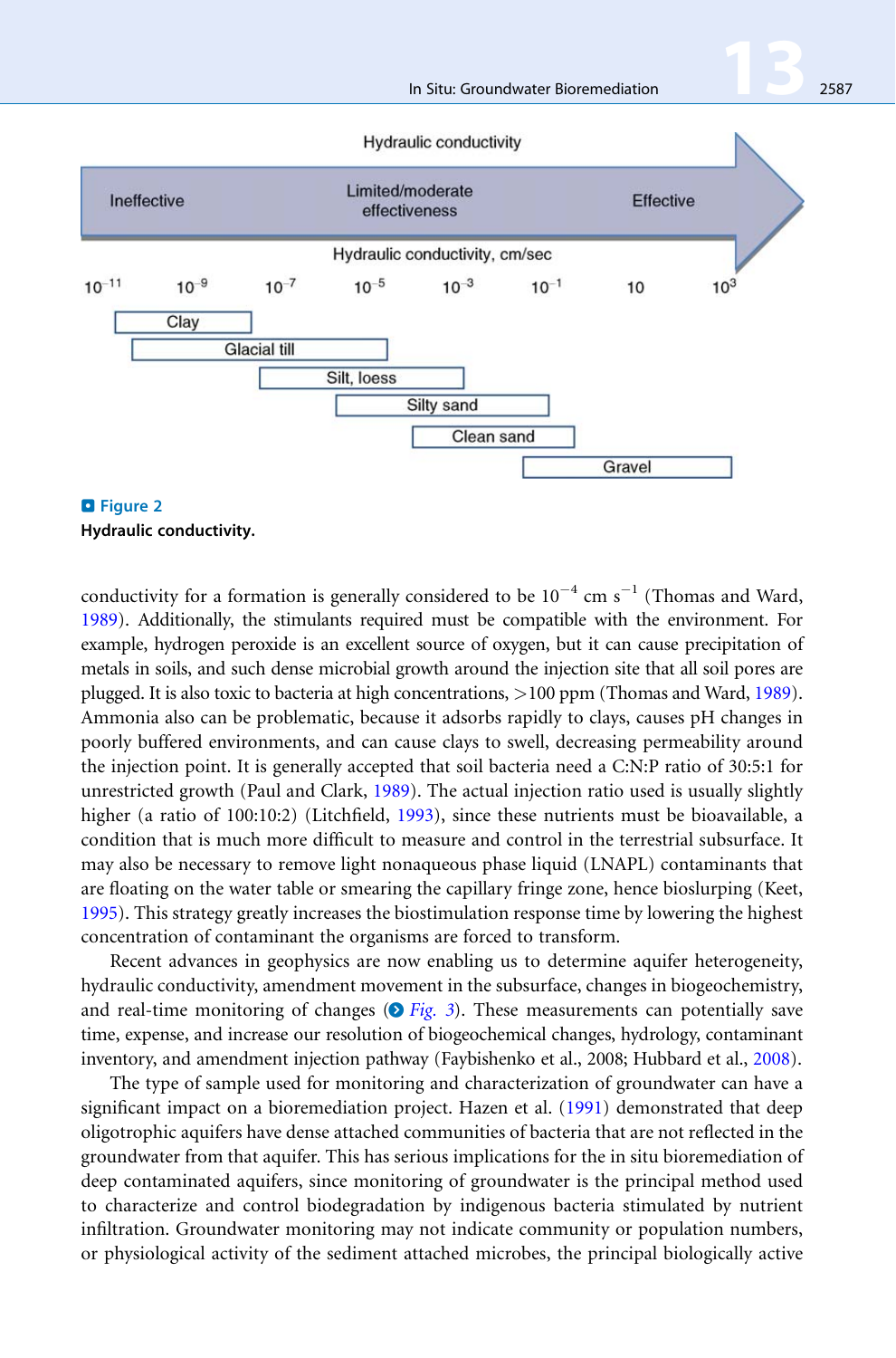### <span id="page-5-0"></span>**D**. Table 1

#### Characterization and monitoring parameters

| <b>Measurements</b>                      | <b>Parameter</b>                                                                                                                                                    |
|------------------------------------------|---------------------------------------------------------------------------------------------------------------------------------------------------------------------|
| <b>Biomass</b>                           |                                                                                                                                                                     |
| Viable counts                            | Plate counts, Most Probable Number (MPN), enrichments, BIOLOG™                                                                                                      |
| Direct counts                            | Acridine Orange Direct Count (AODC), Fluorescine Isothiocyanate (FITC),<br>Direct Fluorescent Antibody (DFA)                                                        |
| Signature compounds                      | Phospholipid Fatty Acid (PLFA), DNA, RNA, gPCR, phylochips, functional<br>gene arrays                                                                               |
| <b>Bioactivity and</b><br>bioremediation |                                                                                                                                                                     |
| Daughter products                        | $Cl, CO2, CH4$ , stable isotopic C, reduced contaminants, stable isotopic<br>fractionation of contaminants                                                          |
| Intermediary<br>metabolites              | Epoxides, reduced contaminants                                                                                                                                      |
| Signature compounds                      | PLFA, ribosome probes, BIOLOG™, phosphatase, dehydogenase,<br>lodophenylNitrophenyal, Tetrazolium Chloride (INT), acetylene<br>reduction, recalcitrant contaminants |
| Electron acceptors                       | O <sub>2</sub> , NO <sub>3</sub> , SO <sub>4</sub> , Fe(III), CO <sub>2</sub>                                                                                       |
| Conservative tracers                     | He, $CH4$ , Cl, Br                                                                                                                                                  |
| Radiolabeled<br>mineralization           | $^{14}$ C, $^{3}$ H – labeled contaminants, acetate, thyamine                                                                                                       |
| <b>Sediment</b>                          |                                                                                                                                                                     |
| <b>Nutrients</b>                         | PO <sub>4</sub> , NO <sub>3</sub> , NH <sub>4</sub> , O <sub>2</sub> , total organics, SO <sub>4</sub>                                                              |
| Physical/chemical                        | Porosity, lithology, cationic exchange, redox potential, pH, temperature,<br>moisture, heavymetals                                                                  |
| Toxicity                                 | Microtox <sup>™</sup> , Mutatox <sup>™</sup>                                                                                                                        |

component of these aquifers. Harvey et al. [\(1984](#page-12-0)) and Harvey and George [\(1987](#page-12-0)) have shown that shallow, eutrophic, rapidly moving aquifers, behave quite differently, in that there are no significant differences between groundwater and attached sediment communities. This is reasonable because attachment in such an environment would have no significant advantage, unlike the oligotrophic deep aquifers. Enzien et al. ([1994\)](#page-12-0) further underscored the need for careful sampling when they showed significant anaerobic reductive dechlorination processes occurring in an aquifer whose bulk groundwater was aerobic ( $>2$  mg  $l^{-1}$  O<sub>2</sub>).

The state and fate of contaminants in all environments is highly dependent on the redox or valence state of the environment. The redox potential of the environment will control the direction of chemical equilibria and whether the contaminant is reduced or oxidized. This in turn controls the possible compounds that the contaminant can form and the relative solubility of these metals in the environment. To stimulate microbes to produce conditions that are appropriate for remediation of specific contaminants requires a through knowledge of the geochemistry of that environment. Since electron acceptors vary greatly as to the energy that can be derived from their use in respiration, the most common terminal electron acceptors (TEA) will be utilized in a set order, according to the energy that can be derived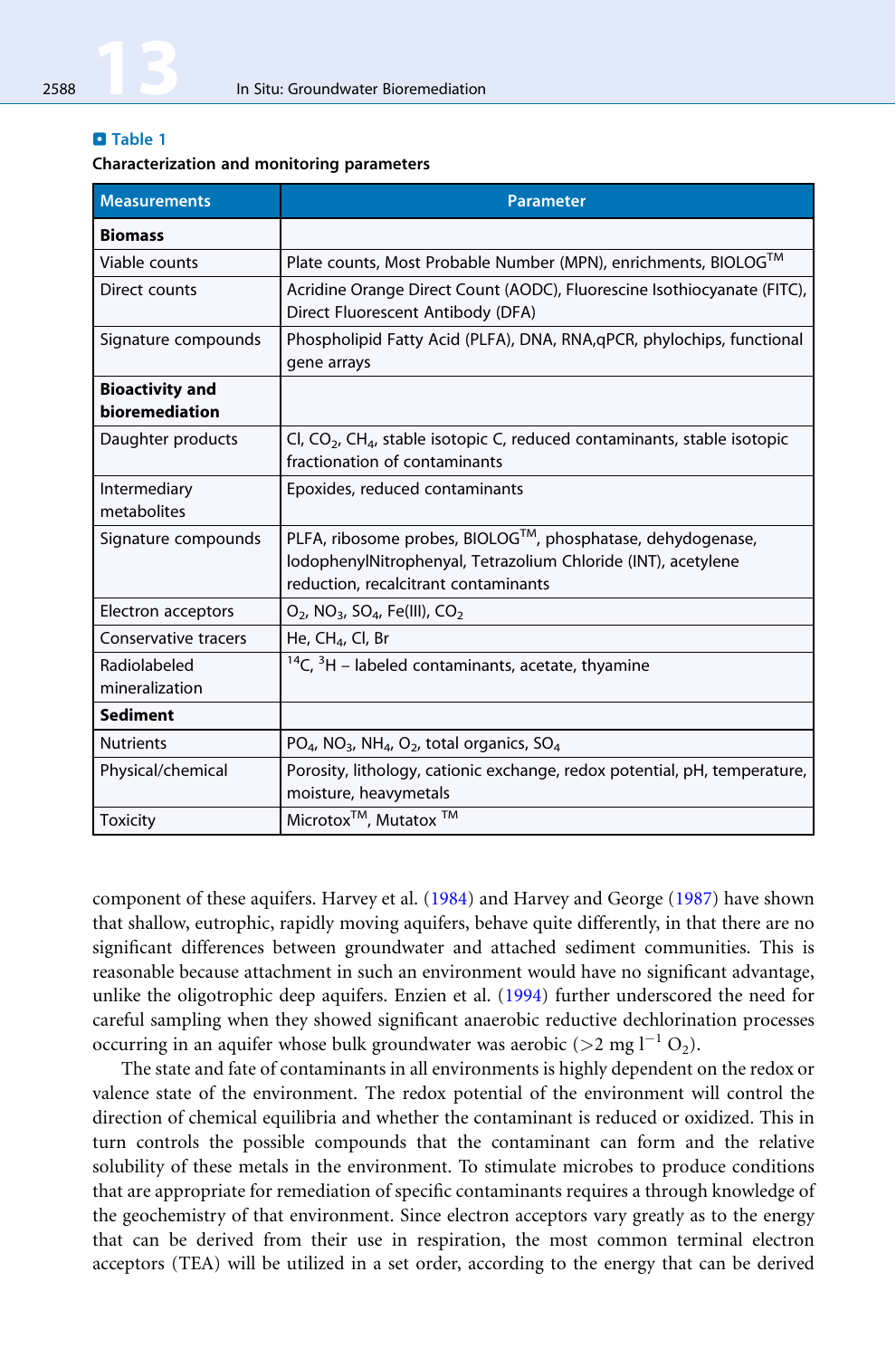<span id="page-6-0"></span>

**D** Figure 3 Geophysical measurements of polylactate injection for groundwater bioremediation.

([>](#page-7-0) [Fig. 4](#page-7-0)). Thus, oxygen is the preferred TEA and first TEA to be utilized, followed by nitrate, iron (III), sulfate, and carbon dioxide. Since dehalorespiration is not favored until the redox potential is in methanogenic conditions,  $O_2$ ,  $NO_3$ , Fe(III), and  $SO_4$  would have to be depleted first. Indeed, for sites that also have PCE/TCE the iron (III) and the sulfate would have to be depleted before sustained methanogenesis and subsequently dehalorespiration can occur. For field applications, this means that enough electron donor would have to be added to deplete all the oxygen and nitrate present, at a minimum. By monitoring the TEA and their daughter products, it provides an excellent measure of the redox conditions at the site and the potential for degradation of the contaminants of concern (Nelson et al., 1994).

## 4 Biostimulation and Bioaugmentation of Groundwater

All engineered bioremediation can be characterized as either biostimulation, i.e., the addition of nutrients, or bioaugmentation, i.e., the addition of organisms, or processes that use both. The problems with adding chemical nutrients to sediment and groundwater are fundamentally different from those of adding organisms. Simple infiltration of soil and subsequently groundwater is physically quite different in the two processes (Alfoldi, 1988). Even the smallest bacterium has different adsorption properties from chemicals. For example, clayey soils have very low porosity and may not physically allow bacteria to penetrate. These clays may also bind the microbes that are added, e.g., cationic bridges involving divalent metals and the net negative charge on the surface of the bacteria and the surface of the clay. In some soils,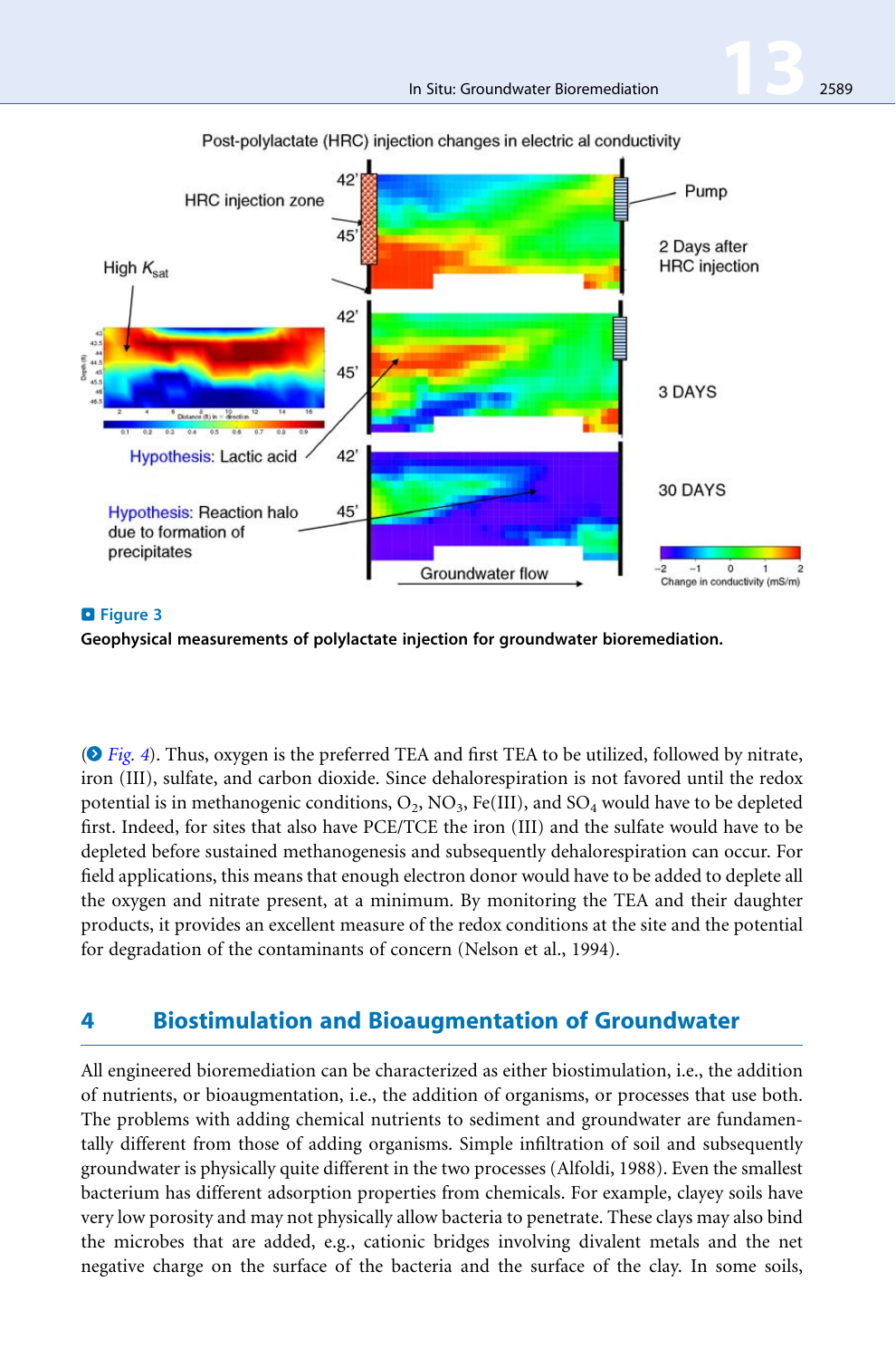<span id="page-7-0"></span>

#### **D** Figure 4

Critical biogeochemistry involving terminal electron acceptors and their heiarchical redox potential relationships.

inorganic chemicals that are injected may precipitate metals, swell clays, change redox potentials, and conductivity, thus having a profound effect on groundwater flow and biogeochemistry of the environment. Indeed, bacterial plugging of subsurface formations has been successfully used for enhanced oil recovery in oil reservoirs (Cusack et al., [1992](#page-12-0)).

Biostimulation is dependent on the indigenous organisms and thus requires that they be present and that the environment be capable of being altered in a way that will have the desired bioremediation effect  $(①$  [Fig. 5](#page-8-0)). In most terrestrial subsurface environments, the indigenous organisms have been exposed to the contaminant for extended periods of time and have adapted or even naturally selected. Many contaminants, especially organic compounds are naturally occurring or have natural analogs in the environment. Rarely can a terrestrial subsurface environment be found that does not have a number of organisms already present that can degrade or transform any contaminant present. Indeed, even pristine environments have bacteria with an increasing number of plasmids with sediment depth in response to increasing recalcitrance of the organics present (Fredrickson et al., [1988](#page-12-0)).

Oxygen is quite often limiting since the contaminant can be used as a carbon and energy source by the organisms and the contaminant concentration greatly exceeds the oxygen input needed by the organisms. Introduction of air, oxygen, or hydrogen peroxide via infiltration galleries, tilling, sparging, or venting have proven to be extremely effective in bioremediating petroleum contaminants and a variety of other organic compounds that are not particularly recalcitrant (Thomas and Ward, [1992\)](#page-13-0). However, if the environment has been anaerobic for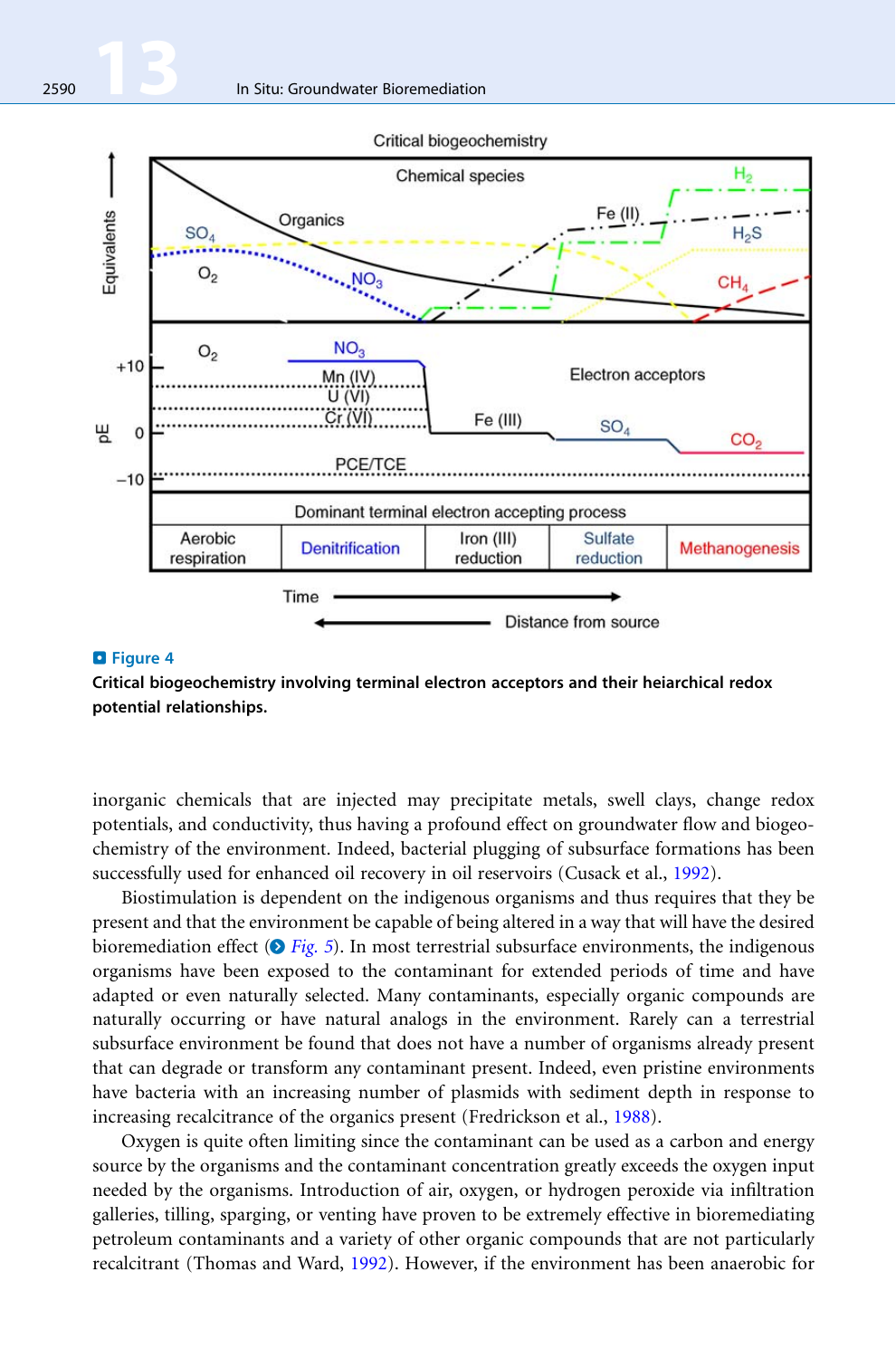#### **Biostimulation requirements**

- <span id="page-8-0"></span>1. Correct microbes must be present
- $\overline{2}$ . Ability to stimulate target microbes
- Ability to deliver nutrients 3.
- C:N:P 30:5:1 for balanced growth (Paul and Clark, 1989) 100:10:2 in field practice  $\overline{4}$ . (Litchfield, 1993)

Gases: air, oxygen, nitrous oxide, propane, methane, triethyl phosphate, etc.

Liquids: lactic acid, molasses, vegetable oil, acetate, Chitin, hydrogen release compound (HRC®),  $MRC^{\circledR}$  etc.

Solids: bulking agents (saw dust, agricultural byproducts), oxygen release compound (ORC®), etc.

#### Bioaugmentation advantages

- $\mathbf 1$ . "New" spills where microflora has not had time to adapt or grow (vector)
- $2.$ Recalcitrant contaminants (GMO)
- 3. Biomass can not establish or maintain itself (GMO)
- Biobarrier (ultramicrobacteria, GMO)  $\overline{4}$ .
- 5. Controlled environment (GMO)

Pseudomonads (oil spills) - several commercial products

Dehalococcoides ethenogenes (chlorinated solvents) new products from Regenesis,

GeoSyntec, and others

#### **D** Figure 5

#### Biostimulation versus bioaugmentation strategy requirements.

extended periods of time and the contaminant has a high carbon content, it is likely that denitrification has reduced the overall nitrogen content of the environment making this nutrient limiting. Nitrogen has been successfully introduced into the terrestrial subsurface for biostimulation using ammonia, nitrate, urea, and nitrous oxide (USEPA, 1989). Phosphorus is naturally quite low in most environments and, in terrestrial subsurface environments, even if phosphorus concentrations are high it may be in a mineral form that is biologically unavailable, e.g., apatite. Several inorganic and organic forms of phosphate have been successfully used to biostimulate contaminated environments (USEPA, 1989). In environments where the contaminant is not a good carbon or energy source and other sources of carbon or energy are absent or unavailable, it will be necessary to add an additional source of carbon (Horvath, [1972\)](#page-12-0). An additional source of organic carbon will also be required if the total organic carbon concentration in the environment falls below 1 ppm and the contaminant cleanup levels have still not been met. Methane, methanol, acetate, molasses, sugars, agricultural compost, phenol, and toluene have all been added as secondary carbon supplements to the terrestrial subsurface to stimulate bioremediation (National Research Council, [1993](#page-13-0)).

Bioaugmentation may provide significant advantages over biostimulation for (1) environments where the indigenous bacteria have not had time to adapt to the contaminant, (2) particularly recalcitrant contaminants that only a very limited number of organisms are capable of transforming or degrading, (3) environments that do not allow a critical biomass to establish and maintain itself, (4) applications where the desired goal is to plug the formation for contaminant containment, e.g., biocurtain, and (5) controlled environments where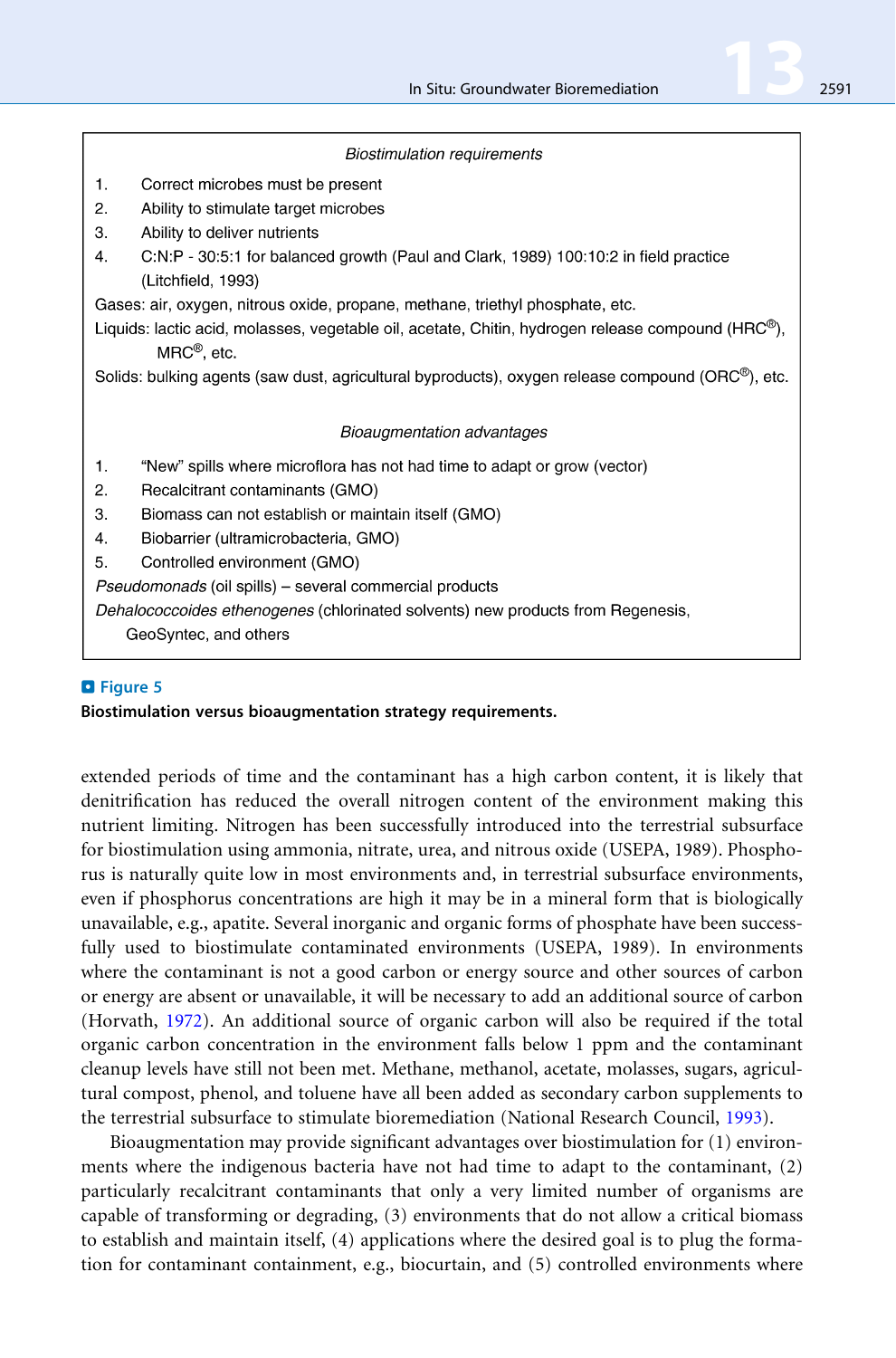specific inocula of high rate degraders will greatly enhance the process, e.g., permeable reactive barriers. Like biostimulation, a major factor effecting the use of bioaugmentation in the terrestrial subsurface is hydraulic conductivity. The  $10^{-4}$  cm s<sup>-1</sup> limit for biostimulation will need to be an order of magnitude higher for bioaugmentation and may need to be higher yet, depending on the size and adherence properties of the organism being applied (Baker and Herson, [1990](#page-12-0); Ginn et al., 2002). Studies have shown the less adherent strains of some contaminant-degraders can be produced, allowing better formation penetration (DeFlaun et al., [1994;](#page-12-0) Johnson et al., [2001\)](#page-12-0). However, the ability to rapidly clog a formation is a significant advantage of bioaugmentation in applications where containment is a primary goal. The oil industry has been using this strategy to plug fluid loss zones and enhance oil recovery for a number of years (Cusack et al., [1992](#page-12-0)).

A number of novel organisms have been successfully injected into the subsurface for in situ bioremediation of PCBs, chlorinated solvents, PAHs, and creosote (National Research Council, [1993\)](#page-13-0). Bioaugmentation suffers the dilemma of being indistinguishable from biostimulation in many environments, since nutrients are often injected with the organisms and since dead organisms are an excellent source of nutrients for most indigenous organisms. For many applications it is difficult, if not impossible, to determine if the added organisms provided a significant advantage over nutrient stimulation alone. Given the problems and high cost of producing the organisms for inoculation and delivery problems, bioaugmentation applications will probably remain limited. For example, if dehalorespiration was the strategy and the site had a hydraulic conductivity of only  $10^{-8}$  cm s<sup>-1</sup> with very high nitrate and sulfate levels and high pH it may not be cost effective to use dehalorespiration at this site. These issues also suggest why bioaugmentation has not lived up to its hope. Though bioaugmentation promises ''designer biodegraders,'' it has not proven to be better then biostimulation in repeated field trials over the last 2 decades. Indeed, there is only one bacterium that has demonstrated that it can perform better then biostimulation in situ on most occasions, Dehalococcoides ethenogenes for dehalorespiration of chlorinated solvents. Several products are commercially available and have been widely used that are proprietary strains of this organism (e.g., Regenesis and Geosyntec). We suspect the reason that this microbe has been successful is that it is a strict anaerobe, chlorinated solvent dehalorespiration requires established methanogenic redox potentials, and the organism is very small irregular coccus (0.5 m) so it can penetrate the subsurface more easily (Loffler et al., [2000\)](#page-13-0). Patchy distributions of this organism in nature are also common, so bioaugmentation may provide a couple of advantages.

Bioaugmentation may also have a very significant advantage when genetically engineered microorganisms (GEMs) are used. It is possible that a GEM could be constructed with unique combinations of enzymes to facilitate a sequential biotransformation or biodegradation of a contaminant. This would be particularly helpful for contaminants that are extremely recalcitrant, e.g., PCBs, or under limited conditions, e.g., tetrachloroethylene and carbon tetrachloride can only be biodegraded anaerobically. In addition, this GEM could be modified with unique survival or adherence properties that would make it better suited to the environment where it was to be applied.

## 5 Intrinsic Bioremediation and Modeling

Intrinsic bioremediation is developing rapidly as an important alternative for many contaminated environments. This strategy of natural attenuation by thorough characterization,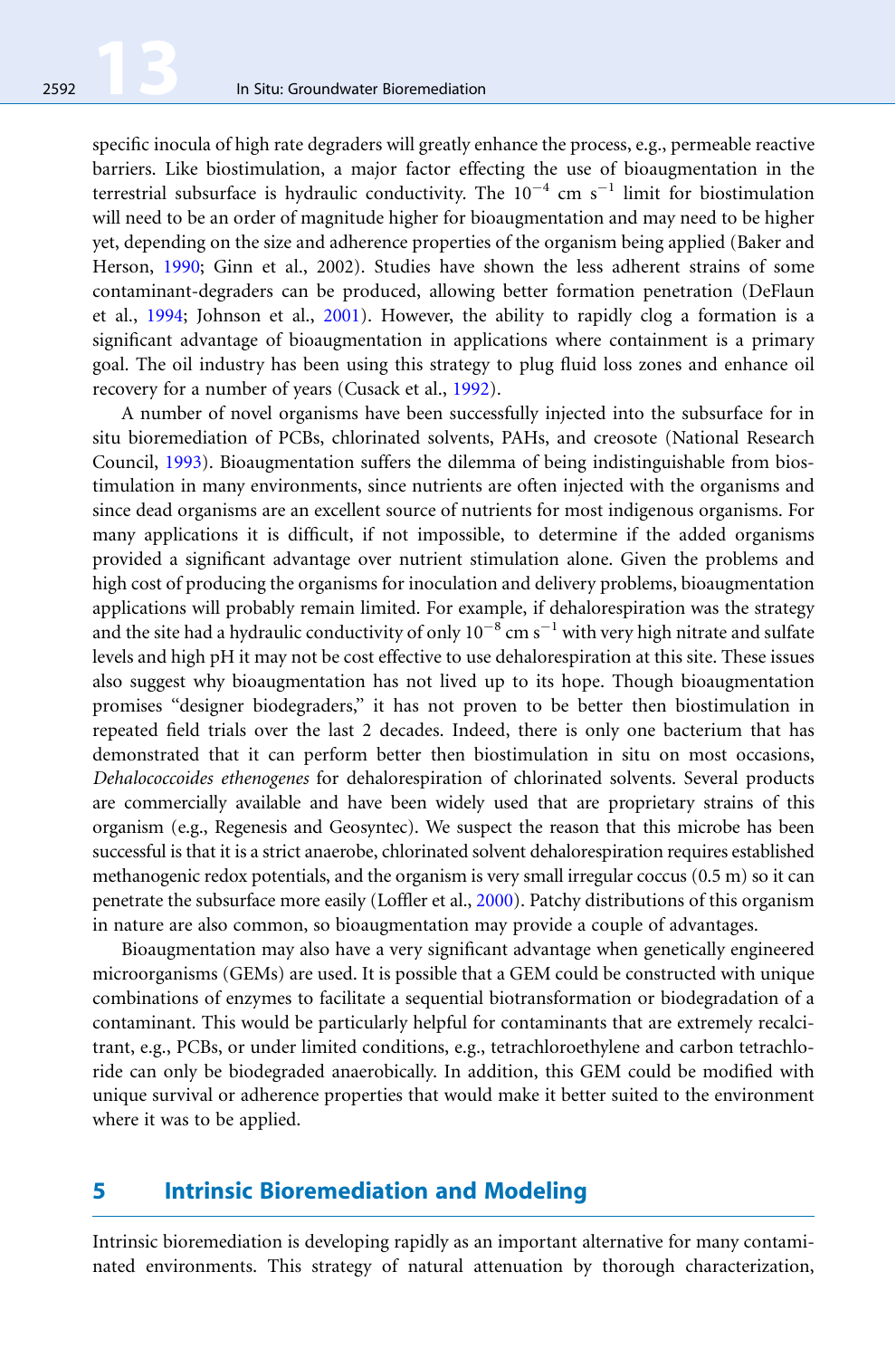treatability studies, risk assessment, modeling, and verification monitoring of contaminated environments was first proposed by John Wilson of EPA's Kerr Lab in the early 1990s. Wilson organized the first Symposium on Intrinsic Bioremediation in August, 1994, and development and regulatory acceptance has been exponential ever since. Certainly, much of this rapid deployment of intrinsic bioremediation has been due to the crushing financial burden that environmental cleanup represents and our need to use more risk-based cleanup goals for the thousands of new contaminated sites identified every year. Intrinsic bioremediation as a strategy carries with it a burden of proof of: (1) risk to health and the environment, and (2) a model that will accurately predict the unengineered bioremediation of the environment. Thus applications of intrinsic bioremediation have been confined to environments with few risk receptors, containing contaminants with relatively low toxicity, e.g., petroleum in fairly homogeneous, confined, and predictable subsurface environments. The EPA reported that in 1995 intrinsic bioremediation was already in use at 29,038 leaking underground petroleum storage tank (LUST) sites in 33 states (Tremblay et al., [1995](#page-13-0)). This represents 28% of the 103,479 LUST sites being remediated in 1995 and an increase of more than 100% since 1993. Intrinsic bioremediation has also been implemented at a creosote-contaminated methanogenic aquifer in Florida (Bekins et al., [1993\)](#page-12-0) and in three TCE-contaminated, reducing aquifers (Major et al., [1994](#page-13-0); Martin and Imbrigotta, [1994;](#page-13-0) Wilson et al., [1994](#page-13-0)).

The coupling of intrinsic bioremediation to engineered bioremediation could be the best overall solution. Nearly all engineered bioremediation projects could substantially reduce costs by stopping the biostimulation or bioaugmentation process early and allowing intrinsic bioremediation to finish the cleanup process. The only projects that would not benefit from such a strategy would be those where immediate risk to health and the environment demanded an emergency response. Intrinsic bioremediation has the same requirements for treatability, modeling, characterization, and modeling as engineered bioremediation discussed above. The only difference is that a greater emphasis is put on risk assessment, predictive modeling, and verification monitoring. Once an intrinsic bioremediation project has been started, verification monitoring of the predictive model is initially quite rigorous. Afterwards, if the model holds true, monitoring frequency and numbers of parameters gradually decline until the site is cleaned up.

Modeling of the bioremediation process has become increasingly important in determining the fate and effect of contaminants and predicting the outcome of different amendment scenarios. The models will only be as good as the data they receive from the characterization studies and the treatability studies. However, models can also be used to suggest treatability studies that should be performed from a minimum of characterization data. The simple kinetic models using Monod or Michaelis-Menten functions of 15 years ago are completely inadequate for current bioremediation applications in the terrestrial subsurface. One and twodimensional models of aerobic biodegradation of organic contaminants in ground water did not appear until quite recently (Molz et al., [1986](#page-13-0); Widdowson et al., [1987\)](#page-13-0). These models used advective and dispersive transport coupled with an assumption of microcolonies. Widdowson et al. [\(1988](#page-13-0)) later added nitrate respiration as an option to their model. Perhaps the best documented and most widely used model for bioremediation has been the BIOPLUME model (Borden and Bedient, [1986\)](#page-12-0). This model, now in its forth version, uses a series of simultaneous equations to simulate growth, decay, and transport of microorganisms, oxygen, and hydrocarbons. Rifai et al. [\(1987\)](#page-13-0) later modified this model (BIOPLUME II) to incorporate the USGS two-dimensional method of characteristic model (Konikow and Bredehoeft, 1978). The original model was used to simulate PAH biodegradation at a Texas Superfund site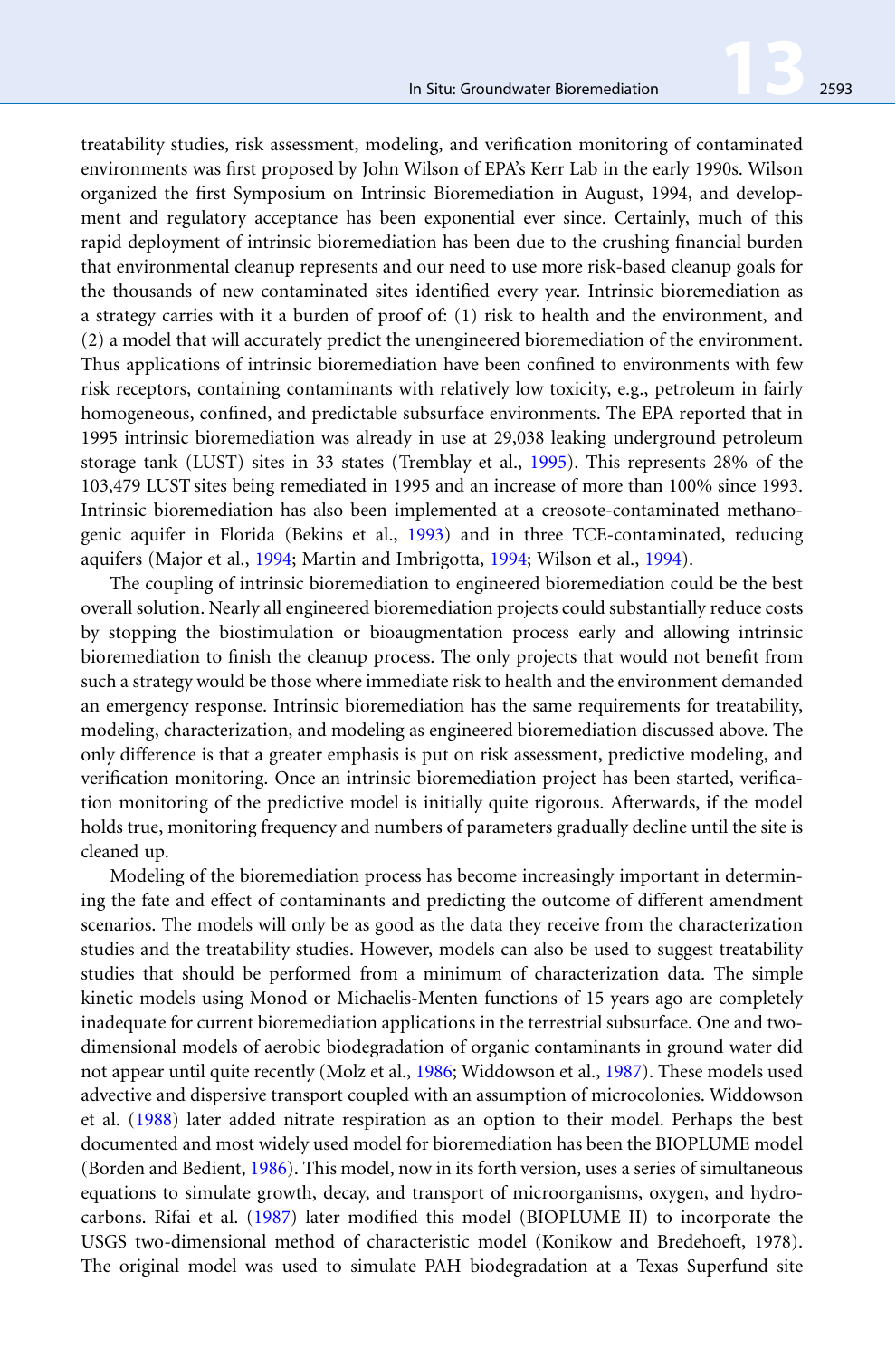(Borden and Bedient, [1986](#page-12-0)). BIOPLUME II has been used to model biodegradation of aviation fuel at the US Coast Guard Station at Traverse City, Michigan (Rifai et al., [1988](#page-13-0)), and to characterize benzene biodegradation over 3 years in another shallow aquifer (Chiang et al., [1989](#page-12-0); Choi et al., [2009\)](#page-12-0). Travis and Rosenberg ([1994\)](#page-13-0) used a numerical simulation model to successfully predict aerobic bioremediation of chlorinated solvents in the groundwater and vadose zone using methane biostimulation at the US DOE's Savannah River Site near Aiken, South Carolina. Their model also used a series of simultaneous equations for microbial growth, nutrient limitations, and contaminant, microbe, and nutrient transport. The model predicted the amount of TCE that was biodegraded during a 14-month, full-scale demonstration, and was validated by five other methods (Hazen et al., [1994\)](#page-12-0). Models like these are becoming increasingly important as our need to understand the terrestrial subsurface ''black box'' of bioremediation increases in response to increased emphasis on intrinsic bioremediation as a solution. These types of models, along with rigorous treatability studies, are required for intrinsic bioremediation to be acceptable, particularly as a solution for bioremediation of terrestrial subsurface environments.

## 6 Research Needs

There are a large number of ex situ and in situ bioremediation methods currently available. Ex situ methods have been around longer and are better understood, and they are easier to contain, monitor, and control. However, in situ bioremediation has several advantages over ex situ techniques. In situ treatment is useful for contaminants that are widely dispersed in the environment, present in dilute concentrations, or otherwise inaccessible (e.g., due to the presence of buildings or structures). This approach can be less costly and less disruptive than ex situ treatments because no pumping or excavation is required. Moreover, exposure of site workers to hazardous contaminants during in situ treatment is minimal. Broadly, bioremediation strategies can be further divided into natural attenuation, biostimulation, and bioaugmentation strategies. Bioaugmentation being the most aggressive, since organisms are added to the contaminated environment. Biostimulation can be aggressive or passive, in that electron donors, electron acceptors, and trace nutrients can be injected into the environment to stimulate indigenous organisms to increase biomass or activity to affect the contaminant. Passive biostimulation techniques include simple infiltration galleries. Natural attenuation relies on the intrinsic bioremediation capabilities of that environment. Environments high in organic carbon and energy sources, low contaminant concentrations, and without significant nutrient deficiencies may be able to degrade or transform the contaminants of concern without any intervention. Ideally, the most cost effective and efficient approach to treat most large contaminant plumes is to use more aggressive approaches, e.g., bioaugmentation or even excavation and removal, at the source, grading into natural attenuation at the leading edge, or over time as the contaminant concentration declines. There are only a few bioaugmentation candidates for in situ groundwater bioremediation (Dehalococcoides ethenogenes); however, it is technically possible to use bacteriophage as vectors to provide indigenous bacteria with increases or new degradation capacity. The size of bacteriophages and their specificity overcomes the inherent problem particle injection in the subsurface and the minimizing nontarget effects. Much more research is needed in this area. Rarely is a single remediation approach completely effective or cost efficient. Indeed, combining aggressive physical and chemical treatment techniques like chemical oxidation/reduction, thermal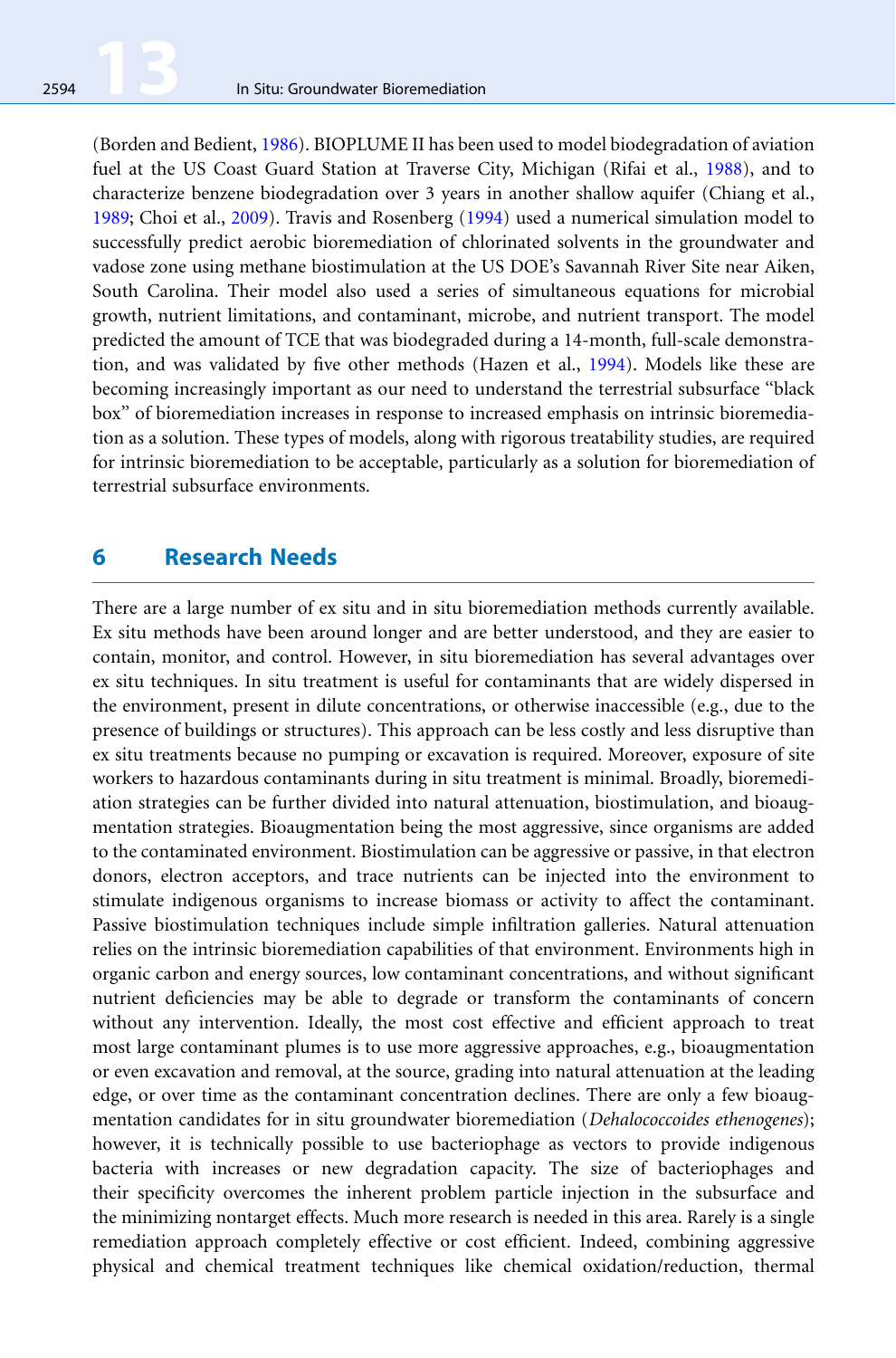<span id="page-12-0"></span>desorption with bioremediation can provide advantages to some types of contaminants and allows bioremediation to be an effective polishing or sentinel strategy for the cleanup. Much more modeling at all scales (Lee and Schwartz, 2007) using a systems biology approach is needed to find the fastest, most efficient, and lowest life-cycle cost solution for contaminated groundwater.

## **References**

- Alfoldi L (1988) Groundwater microbiology: problems and biological treatment-state-of-the-art report. Water Sci Technol 20: 1–31.
- Baker KH, Herson DS (1990) In situ bioremediation of contaminated aquifers and subsurface soils. Geomicrobiol J 8: 133–146.
- Bekins BA, Godsy EM, Goerlitz DF (1993) Modeling steady-state methanogenic degradation of phenols in groundwater. J Contam Hydrol 14: 279–294.
- Borden RC, Bedient PB (1986) Transport of dissolved hydrocarbons influenced by reaeration and oxygen limited biodegradation: 1. Theoretical development. Water Resour Res 22: 1973–1982.
- Chiang CY, Salanitro JP, Chai EY, Colthart JD, Klein CL (1989) Aerobic biodegradation o benzene, toluene, and xylene in sandy aquifer: data analysis and computer modeling. Ground Water 27: 823–834.
- Choi NC, Choi JW, Kim SB, Park SJ, Kim DJ (2009) Twodimensional modelling of benzene transport and biodegradation in a laboratory-scale aquifer. Environ Technol 30: 53–62.
- Cusack F, Singh S, McCarthy C, Grieco J, Derocco M, Nguyen D, Lappinscott H, Costerton JW (1992) Enhanced oil-recovery – 3-dimensional sandpack simulation of ultramicrobacteria resuscitation in reservoir formation. J Gen Microbiol 138: 647–655.
- DeFlaun MF, Marshall BM, Kulle EP, Levy SB (1994) Tn5 insertion mutants of Pseudomonas fluorescens defective in adhesion to soil and seeds. Appl Environ Microbiol 60: 2637–2642.
- Enzien MV, Picardal F, Hazen TC, Arnold RG, Fliermans CB (1994) Reductive dechlorination of trichloroethylene and tetrachloroethylene under aerobic conditions in a sediment column. Appl Environ Microbiol 60: 2200–2205.
- Faybishenko B, Hazen TC, Long PE, Brodie EL, Conrad ME, Hubbard SS, Christensen JN, Joyner D, Borglin SE, Chakraborty R, Williams KH, Peterson JE, Chen JS, Brown ST, Tokunaga TK, Wan JM, Firestone M, Newcomer DR, Resch CT, Cantrell KJ, Willett A, Koenigsberg S (2008) In situ long-term reductive bioimmobilization of Cr(VI) in groundwater using hydrogen release compound. Environ Sci Technol 42: 8478–8485.
- Fredrickson JK, Hicks RJ, Li SW, Brockman FJ (1988) Plasmid incidence in bacteria from deep subsurface sediments. Appl Environ Microbiol 54: 2916–2923.
- Ginn TR, Wood BD, Nelson KE, Scheibe TD, Murphy EM, Clement TP (2002) Processes in microbial transport in the natural subsurface. Adv Water Resour 25: 1017–1042.
- Harvey RW, George LH (1987) Growth determination for unattached bacteria in a contaminated aquifer. Appl Environ Microbiol 53: 2992–2996.
- Harvey RW, Smith RL, George LH (1984) Effect of organic contamination upon microbial distributions and heterotrophic uptake in a Cape Cod, Mass., aquifer. Appl Environ Microbiol 48: 1197–1202.
- Hazen TC (1997) Bioremediation. In Microbiology of the Terrestrial Subsurface. P Amy, D Haldeman (eds.). Boca Raton, FL: CRC Press, pp. 247–266.
- Hazen TC, Jimenez L, López De Victoria G, Fliermans CB (1991) Comparison of bacteria from deep subsurface sediment and adjacent groundwater. Microb Ecol 22: 293–304.
- Hazen TC, Lombard KH, Looney BB, Enzien MV, Dougherty JM, Fliermans CB, Wear J, Eddy-Dilek CA (1994) Summary of in situ bioremediation demonstration (methane biostimulation) via horizontal wells at the Savannah River Site integrated demonstration project. In Proceedings 33rd Hanford Symposium on Health and the Environment: In-Situ Remediation: Scientific Basis for Current and Future Technologies. GW Gee, NR Wing (eds.). Columbus, OH: Battelle Press, pp. 135–150.
- Horvath RS (1972) Microbial co-metabolism and the degradation of organic compounds in nature. Bacteriol Rev 36: 146–155.
- Hubbard SS, Williams KH, Conrad ME, Faybishenko B, Peterson J, Chen J, Long PE, Hazen TC (2008) Geophysics for monitoring of hydrological and biogeochemical transformations associated with contaminant remediation. Environ Sci Technol 42: 3757–3765.
- Johnson WP, Zhang P, Fuller ME, Scheibe TD, Mailloux BJ, Onstott TC, DeFlaun MF, Hubbard SS, Radtke J, Kovacik WP, Holben W (2001) Ferrographic tracking of bacterial transport in the field at the Narrow